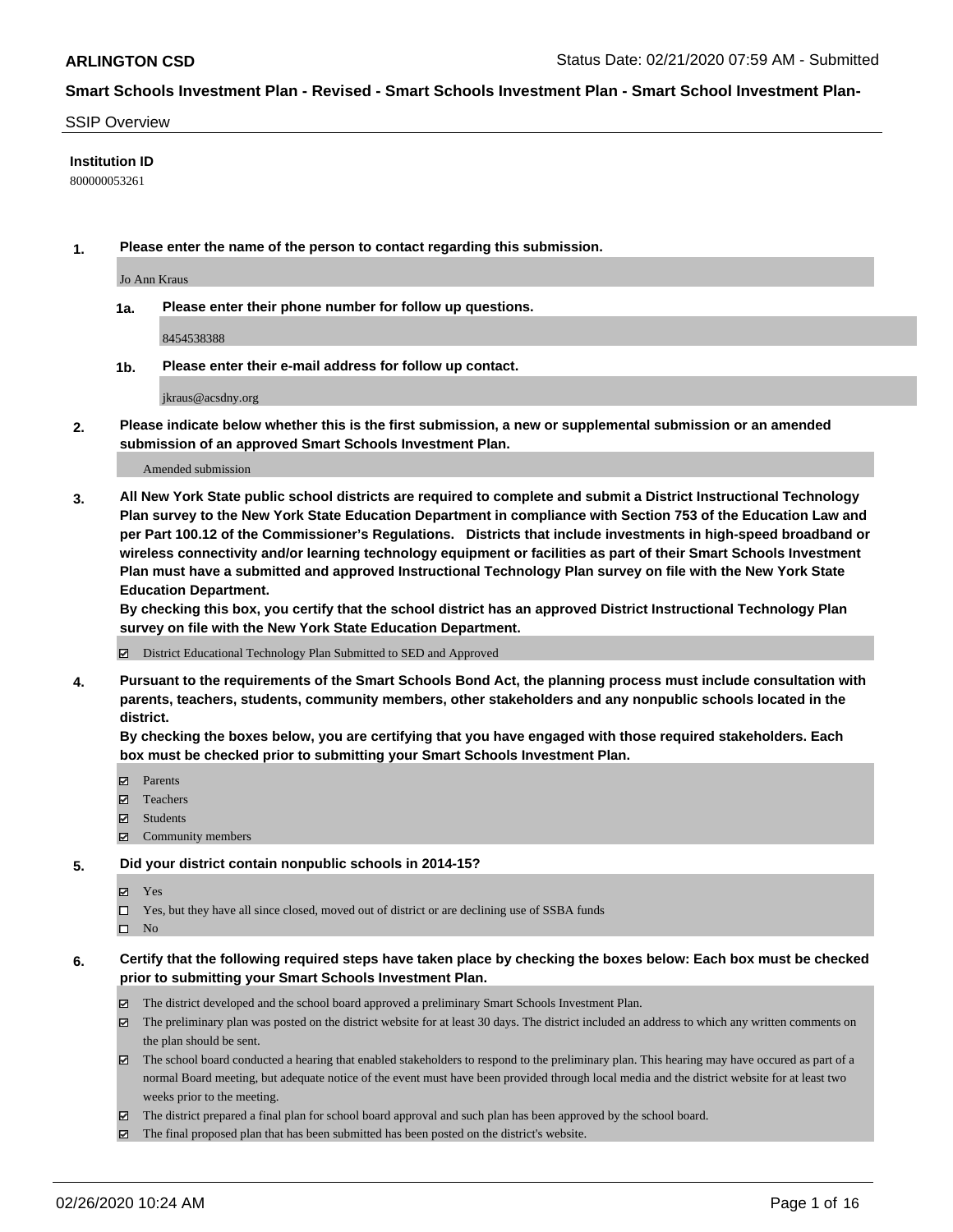SSIP Overview

**6a. Please upload the proposed Smart Schools Investment Plan (SSIP) that was posted on the district's website, along with any supporting materials. Note that this should be different than your recently submitted Educational Technology Survey. The Final SSIP, as approved by the School Board, should also be posted on the website and remain there during the course of the projects contained therein.**

ACSD Preliminary Smart Schools Investment Plan.pdf ACSDSSIP 1 -6-29-16 revised.pdf ACSD BOE Approved Final Smart Schools Investment Plan.pdf

**6b. Enter the webpage address where the final Smart Schools Investment Plan is posted. The Plan should remain posted for the life of the included projects.**

https://www.arlingtonschools.org/Page/16501

**7. Please enter an estimate of the total number of students and staff that will benefit from this Smart Schools Investment Plan based on the cumulative projects submitted to date.**

8,459

**8. An LEA/School District may partner with one or more other LEA/School Districts to form a consortium to pool Smart Schools Bond Act funds for a project that meets all other Smart School Bond Act requirements. Each school district participating in the consortium will need to file an approved Smart Schools Investment Plan for the project and submit a signed Memorandum of Understanding that sets forth the details of the consortium including the roles of each respective district.**

 $\Box$  The district plans to participate in a consortium to partner with other school district(s) to implement a Smart Schools project.

**9. Please enter the name and 6-digit SED Code for each LEA/School District participating in the Consortium.**

| <b>Partner LEA/District</b> | <b>ISED BEDS Code</b> |
|-----------------------------|-----------------------|
| (No Response)               | (No Response)         |

**10. Please upload a signed Memorandum of Understanding with all of the participating Consortium partners.**

(No Response)

**11. Your district's Smart Schools Bond Act Allocation is:**

\$5,218,541

**12. Final 2014-15 BEDS Enrollment to calculate Nonpublic Sharing Requirement**

|            | Public Enrollment | Nonpublic Enrollment | 'Total Enrollment | I Nonpublic Percentage |
|------------|-------------------|----------------------|-------------------|------------------------|
| Enrollment | 8,634             | 1,543                | 10,177.00         | 15.16                  |

**13. This table compares each category budget total, as entered in that category's page, to the total expenditures listed in the category's expenditure table. Any discrepancies between the two must be resolved before submission.**

|                                            | Sub-Allocations | <b>Expenditure Totals</b> | Difference |
|--------------------------------------------|-----------------|---------------------------|------------|
| <b>School Connectivity</b>                 | 15,516.00       | 15,516.00                 | 0.00       |
| Connectivity Projects for<br>Communities   | 0.00            | 0.00                      | 0.00       |
| Classroom Technology                       | 0.00            | 0.00                      | 0.00       |
| Pre-Kindergarten Classrooms                | 0.00            | 0.00                      | 0.00       |
| Replace Transportable<br><b>Classrooms</b> | 0.00            | 0.00                      | 0.00       |
| <b>High-Tech Security Features</b>         | 58,604.00       | 58,604.00                 | 0.00       |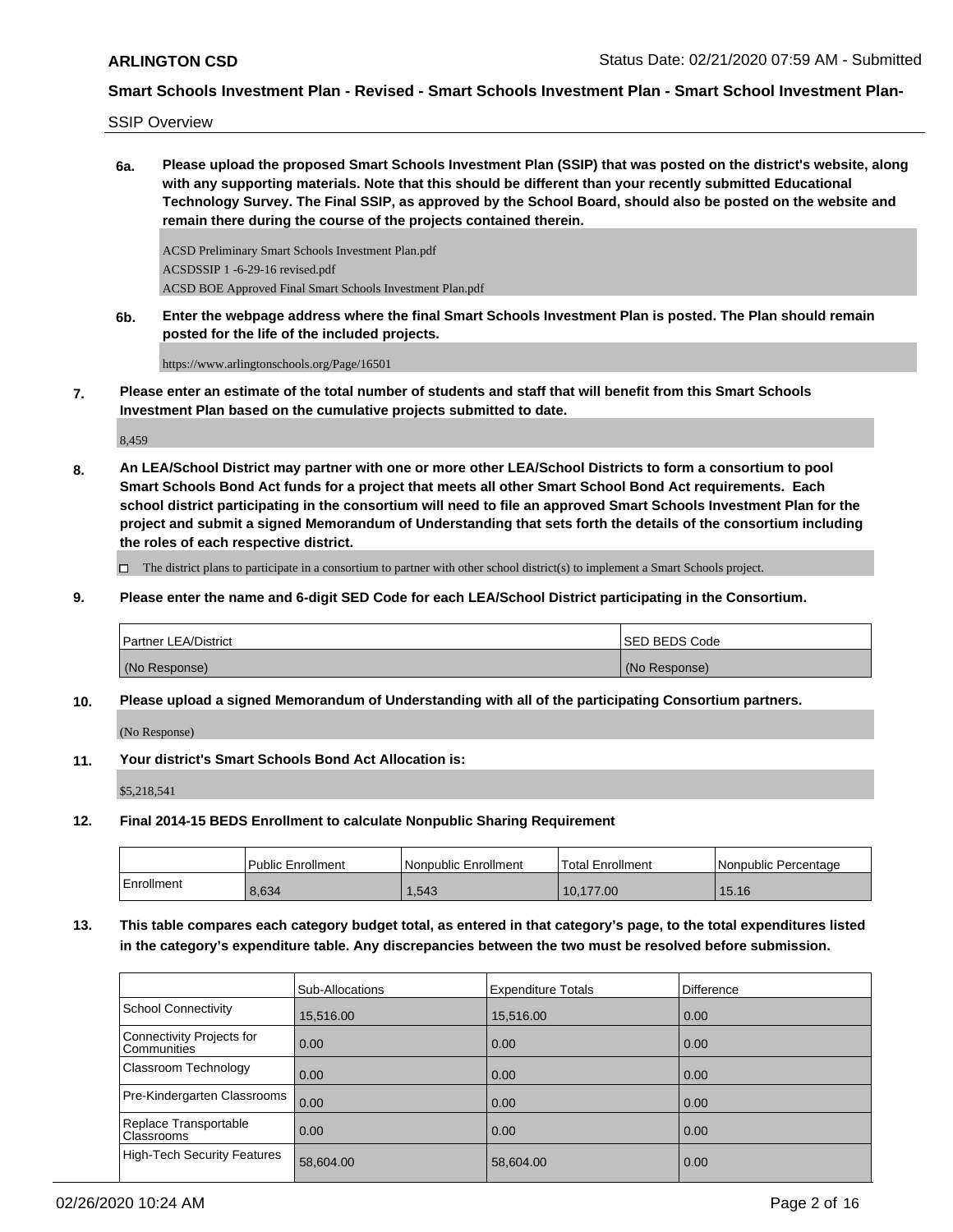SSIP Overview

|                | Sub-Allocations | Expenditure Totals | l Difference |
|----------------|-----------------|--------------------|--------------|
| Nonpublic Loan | 2.772.90        | 2.772.90           | $-0.00$      |
| <b>Totals:</b> | 76,893          | 76,893             | -0           |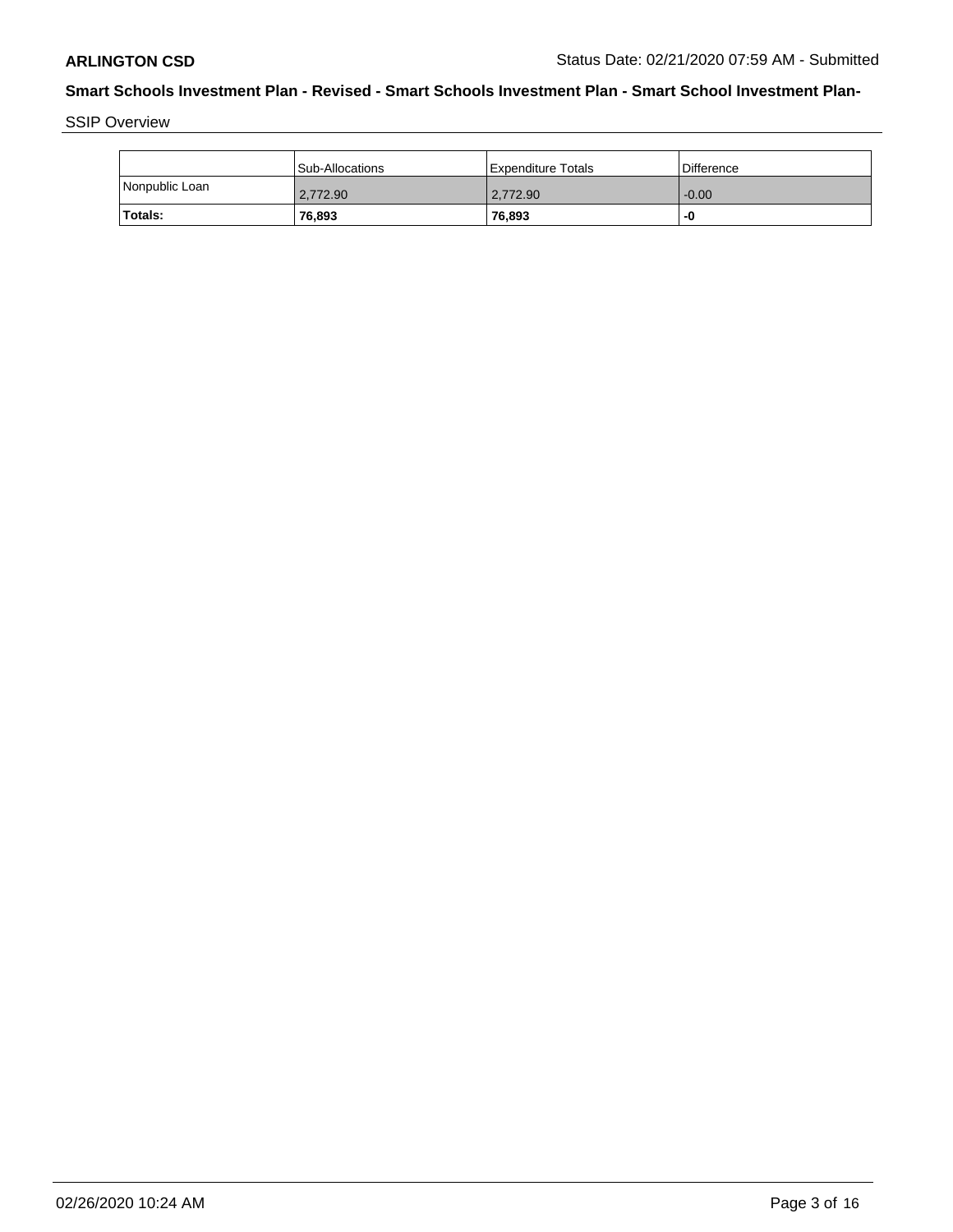School Connectivity

- **1. In order for students and faculty to receive the maximum benefit from the technology made available under the Smart Schools Bond Act, their school buildings must possess sufficient connectivity infrastructure to ensure that devices can be used during the school day. Smart Schools Investment Plans must demonstrate that:**
	- **• sufficient infrastructure that meets the Federal Communications Commission's 100 Mbps per 1,000 students standard currently exists in the buildings where new devices will be deployed, or**
	- **• is a planned use of a portion of Smart Schools Bond Act funds, or**
	- **• is under development through another funding source.**

**Smart Schools Bond Act funds used for technology infrastructure or classroom technology investments must increase the number of school buildings that meet or exceed the minimum speed standard of 100 Mbps per 1,000 students and staff within 12 months. This standard may be met on either a contracted 24/7 firm service or a "burstable" capability. If the standard is met under the burstable criteria, it must be:**

**1. Specifically codified in a service contract with a provider, and**

**2. Guaranteed to be available to all students and devices as needed, particularly during periods of high demand, such as computer-based testing (CBT) periods.**

**Please describe how your district already meets or is planning to meet this standard within 12 months of plan submission.**

(No Response)

**1a. If a district believes that it will be impossible to meet this standard within 12 months, it may apply for a waiver of this requirement, as described on the Smart Schools website. The waiver must be filed and approved by SED prior to submitting this survey.**

 $\Box$  By checking this box, you are certifying that the school district has an approved waiver of this requirement on file with the New York State Education Department.

**2. Connectivity Speed Calculator (Required). If the district currently meets the required speed, enter "Currently Met" in the last box: Expected Date When Required Speed Will be Met.**

|                  | l Number of     | Required Speed | Current Speed in | Expected Speed | Expected Date                       |
|------------------|-----------------|----------------|------------------|----------------|-------------------------------------|
|                  | <b>Students</b> | lin Mbps       | <b>Mbps</b>      | to be Attained | When Reauired                       |
|                  |                 |                |                  |                | Within 12 Months 1Speed Will be Met |
| Calculated Speed | (No Response)   | 0.00           | (No Response)    | (No Response)  | (No Response)                       |

### **3. Describe how you intend to use Smart Schools Bond Act funds for high-speed broadband and/or wireless connectivity projects in school buildings.**

**Question: Describe the need for the amendment and what changes will be made.** 

The original ACSDSSIP#1 application was constructed and submitted in July 2016. Since the submission period and approval, several components and items have either increased or decreased in cost or items are no longer needed or available. Therefore, an amendment is needed to update specific portal items for power components.

**Additions:**

• Network Access - increase quantity for APC Uninterruptible Power Supply units for wiring closet switching and component infrastructure.

**4. Describe the linkage between the district's District Instructional Technology Plan and how the proposed projects will improve teaching and learning. (There should be a link between your response to this question and your responses to Question 1 in Section IV - NYSED Initiatives Alignment: "Explain how the district use of instructional technology will serve as a part of a comprehensive and sustained effort to support rigorous academic standards attainment and performance improvement for students."** 

**Your answer should also align with your answers to the questions in Section II - Strategic Technology Planning and the associated Action Steps in Section III - Action Plan.)**

(No Response)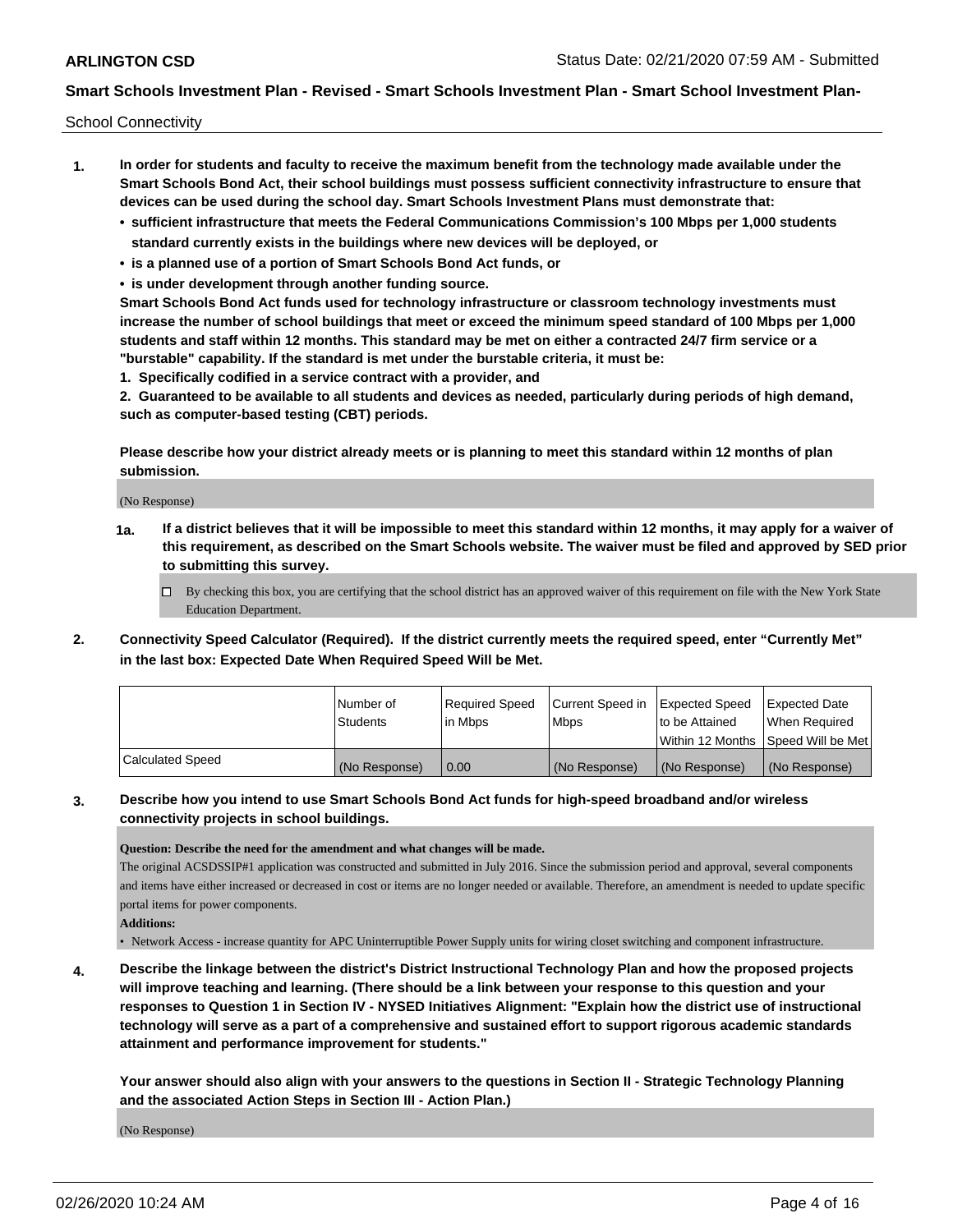School Connectivity

**5. If the district wishes to have students and staff access the Internet from wireless devices within the school building, or in close proximity to it, it must first ensure that it has a robust Wi-Fi network in place that has sufficient bandwidth to meet user demand.**

**Please describe how you have quantified this demand and how you plan to meet this demand.**

(No Response)

**6. Smart Schools plans with any expenditures in the School Connectivity category require a project number from the Office of Facilities Planning. Districts must submit an SSBA LOI and receive project numbers prior to submitting the SSIP. As indicated on the LOI, some projects may be eligible for a streamlined review and will not require a building permit.**

**Please indicate on a separate row each project number given to you by the Office of Facilities Planning.**

| Project Number        |  |
|-----------------------|--|
| 13-16-01-06-7-999-BA1 |  |
| 13-16-01-06-7-999-002 |  |

**7. Certain high-tech security and connectivity infrastructure projects may be eligible for an expedited review process as determined by the Office of Facilities Planning.**

**Was your project deemed eligible for streamlined review?**

Yes

**7a. Districts that choose the Streamlined Review Process will be required to certify that they have reviewed all installations with their licensed architect or engineer of record and provide that person's name and license number. The licensed professional must review the products and proposed method of installation prior to implementation and review the work during and after completion in order to affirm that the work was codecompliant, if requested.**

I certify that I have reviewed all installations with a licensed architect or engineer of record.

**8. Include the name and license number of the architect or engineer of record.**

| 'Name      | License Number |
|------------|----------------|
| Tetra Tech | 30484          |

**9. Public Expenditures – Loanable (Counts toward the nonpublic loan calculation)**

| Select the allowable expenditure type.<br>Repeat to add another item under each type. | <b>PUBLIC</b> Items to be<br>Purchased                                      | Quantity       | Cost Per Item | Total Cost |
|---------------------------------------------------------------------------------------|-----------------------------------------------------------------------------|----------------|---------------|------------|
| Network/Access Costs                                                                  | APC Smart-UPSX 3000VA<br>Rack/Tower LCD 100-127V<br>with Network Card       |                | 1,828.00      | 1,828.00   |
| Network/Access Costs                                                                  | APC Smart-UPS X 120V<br><b>External Battery Pack</b><br>Rack/Tower          | 10             | 754.00        | 7.540.00   |
| Network/Access Costs                                                                  | APC Smart-UPSX 2000VA<br>Rack/Tower LCD 100-127 with<br><b>Network Card</b> | $\overline{4}$ | 1,537.00      | 6,148.00   |
|                                                                                       |                                                                             | 15             | 4,119.00      | 15,516     |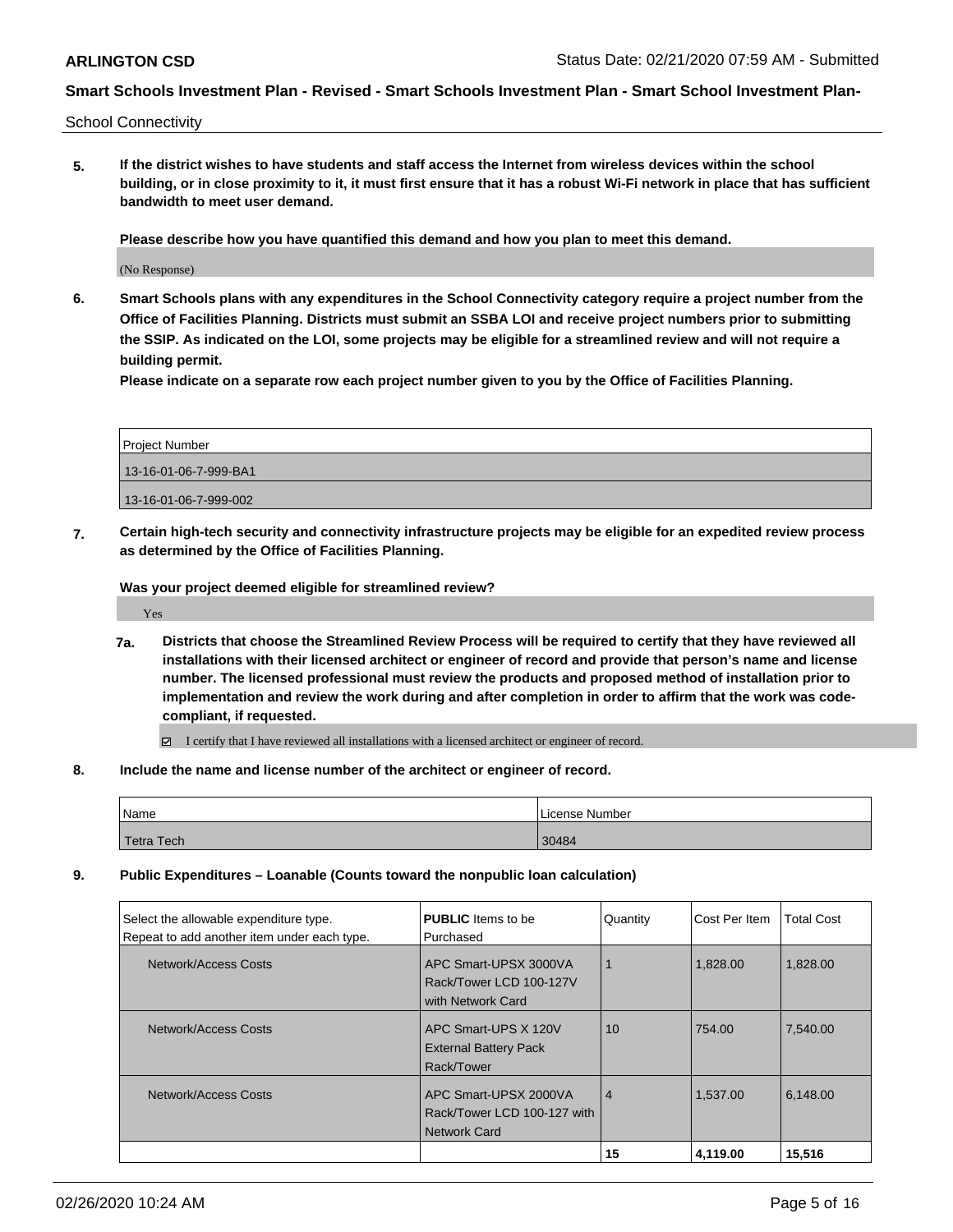School Connectivity

### **10. Public Expenditures – Non-Loanable (Does not count toward nonpublic loan calculation)**

| Select the allowable expenditure<br>type.<br>Repeat to add another item under<br>each type. | <b>PUBLIC</b> Items to be purchased | Quantity           | Cost per Item         | <b>Total Cost</b> |
|---------------------------------------------------------------------------------------------|-------------------------------------|--------------------|-----------------------|-------------------|
| (No Response)                                                                               | (No Response)                       | (No Response)<br>0 | (No Response)<br>0.00 | 0.00              |

#### **11. Final 2014-15 BEDS Enrollment to calculate Nonpublic Sharing Requirement (no changes allowed.)**

|            | <b>Public Enrollment</b> | l Nonpublic Enrollment | <b>Total Enrollment</b> | l Nonpublic Percentage |
|------------|--------------------------|------------------------|-------------------------|------------------------|
| Enrollment | 8,634                    | 1,543                  | 10.177.00               | 15.16                  |

### **12. Total Public Budget - Loanable (Counts toward the nonpublic loan calculation)**

|                                               | Public Allocations | <b>Estimated Nonpublic Loan</b><br>Amount | <b>Estimated Total Sub-Allocations</b> |
|-----------------------------------------------|--------------------|-------------------------------------------|----------------------------------------|
| Network/Access Costs                          | 15,516.00          | 2,772.90                                  | 18,288.90                              |
| School Internal Connections and<br>Components | (No Response)      | 0.00                                      | 0.00                                   |
| Other                                         | (No Response)      | 0.00                                      | 0.00                                   |
| Totals:                                       | 15,516.00          | 2,773                                     | 18,289                                 |

### **13. Total Public Budget – Non-Loanable (Does not count toward the nonpublic loan calculation)**

|                                            | Sub-<br>Allocation |
|--------------------------------------------|--------------------|
| Network/Access Costs                       | (No Response)      |
| <b>Outside Plant Costs</b>                 | (No Response)      |
| School Internal Connections and Components | (No Response)      |
| Professional Services                      | (No Response)      |
| Testing                                    | (No Response)      |
| <b>Other Upfront Costs</b>                 | (No Response)      |
| <b>Other Costs</b>                         | (No Response)      |
| Totals:                                    | 0.00               |

## **14. School Connectivity Totals**

|                          | Total Sub-Allocations |
|--------------------------|-----------------------|
| Total Loanable Items     | 18,288.90             |
| Total Non-Ioanable Items | 0.00                  |
| <b>Totals:</b>           | 18,289                |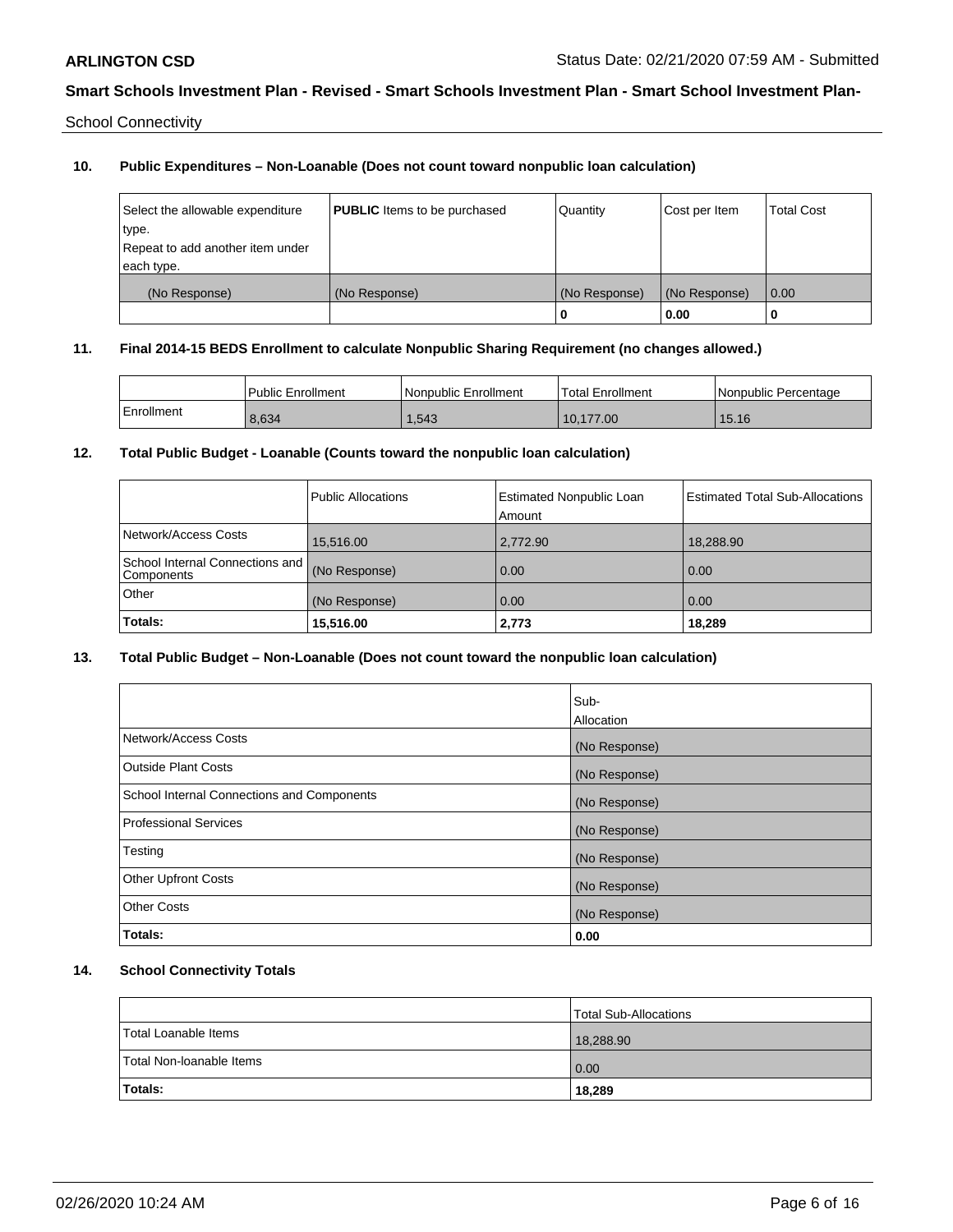Community Connectivity (Broadband and Wireless)

**1. Describe how you intend to use Smart Schools Bond Act funds for high-speed broadband and/or wireless connectivity projects in the community.**

(No Response)

**2. Please describe how the proposed project(s) will promote student achievement and increase student and/or staff access to the Internet in a manner that enhances student learning and/or instruction outside of the school day and/or school building.**

(No Response)

**3. Community connectivity projects must comply with all the necessary local building codes and regulations (building and related permits are not required prior to plan submission).**

 $\Box$  I certify that we will comply with all the necessary local building codes and regulations.

**4. Please describe the physical location of the proposed investment.**

(No Response)

**5. Please provide the initial list of partners participating in the Community Connectivity Broadband Project, along with their Federal Tax Identification (Employer Identification) number.**

| <b>Project Partners</b> | l Federal ID # |
|-------------------------|----------------|
| (No Response)           | (No Response)  |

**6. Please detail the type, quantity, per unit cost and total cost of the eligible items under each sub-category.**

| Select the allowable expenditure | Item to be purchased | Quantity      | Cost per Item | <b>Total Cost</b> |
|----------------------------------|----------------------|---------------|---------------|-------------------|
| type.                            |                      |               |               |                   |
| Repeat to add another item under |                      |               |               |                   |
| each type.                       |                      |               |               |                   |
| (No Response)                    | (No Response)        | (No Response) | (No Response) | 0.00              |
|                                  |                      | o             | 0.00          |                   |

**7. If you are submitting an allocation for Community Connectivity, complete this table.**

**Note that the calculated Total at the bottom of the table must equal the Total allocation for this category that you entered in the SSIP Overview overall budget.**

|                                    | Sub-Allocation |
|------------------------------------|----------------|
| Network/Access Costs               | (No Response)  |
| Outside Plant Costs                | (No Response)  |
| <b>Tower Costs</b>                 | (No Response)  |
| <b>Customer Premises Equipment</b> | (No Response)  |
| <b>Professional Services</b>       | (No Response)  |
| Testing                            | (No Response)  |
| <b>Other Upfront Costs</b>         | (No Response)  |
| <b>Other Costs</b>                 | (No Response)  |
| Totals:                            | 0.00           |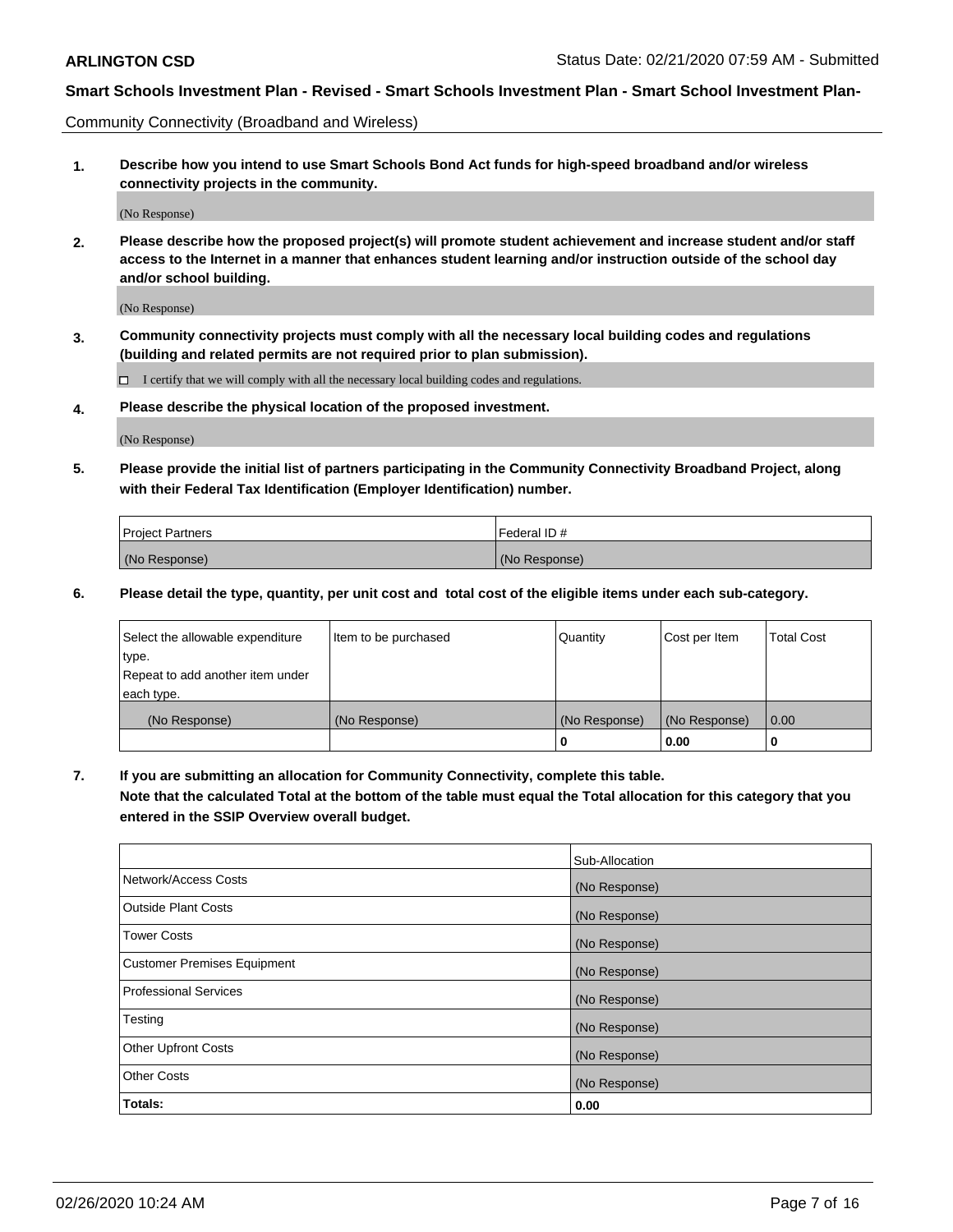#### Classroom Learning Technology

**1. In order for students and faculty to receive the maximum benefit from the technology made available under the Smart Schools Bond Act, their school buildings must possess sufficient connectivity infrastructure to ensure that devices can be used during the school day. Smart Schools Investment Plans must demonstrate that sufficient infrastructure that meets the Federal Communications Commission's 100 Mbps per 1,000 students standard currently exists in the buildings where new devices will be deployed, or is a planned use of a portion of Smart Schools Bond Act funds, or is under development through another funding source. Smart Schools Bond Act funds used for technology infrastructure or classroom technology investments must increase the number of school buildings that meet or exceed the minimum speed standard of 100 Mbps per 1,000 students and staff within 12 months. This standard may be met on either a contracted 24/7 firm service or a "burstable" capability. If the standard is met under the burstable criteria, it must be:**

**1. Specifically codified in a service contract with a provider, and**

**2. Guaranteed to be available to all students and devices as needed, particularly during periods of high demand, such as computer-based testing (CBT) periods.**

**Please describe how your district already meets or is planning to meet this standard within 12 months of plan submission.**

(No Response)

- **1a. If a district believes that it will be impossible to meet this standard within 12 months, it may apply for a waiver of this requirement, as described on the Smart Schools website. The waiver must be filed and approved by SED prior to submitting this survey.**
	- By checking this box, you are certifying that the school district has an approved waiver of this requirement on file with the New York State Education Department.
- **2. Connectivity Speed Calculator (Required). If the district currently meets the required speed, enter "Currently Met" in the last box: Expected Date When Required Speed Will be Met.**

|                  | l Number of     | Required Speed | Current Speed in | <b>Expected Speed</b> | <b>Expected Date</b>                |
|------------------|-----------------|----------------|------------------|-----------------------|-------------------------------------|
|                  | <b>Students</b> | l in Mbps      | l Mbps           | to be Attained        | When Required                       |
|                  |                 |                |                  |                       | Within 12 Months  Speed Will be Met |
| Calculated Speed | (No Response)   | 0.00           | (No Response)    | l (No Response)       | (No Response)                       |

**3. If the district wishes to have students and staff access the Internet from wireless devices within the school building, or in close proximity to it, it must first ensure that it has a robust Wi-Fi network in place that has sufficient bandwidth to meet user demand.**

**Please describe how you have quantified this demand and how you plan to meet this demand.**

(No Response)

**4. All New York State public school districts are required to complete and submit an Instructional Technology Plan survey to the New York State Education Department in compliance with Section 753 of the Education Law and per Part 100.12 of the Commissioner's Regulations.**

**Districts that include educational technology purchases as part of their Smart Schools Investment Plan must have a submitted and approved Instructional Technology Plan survey on file with the New York State Education Department.**

- By checking this box, you are certifying that the school district has an approved Instructional Technology Plan survey on file with the New York State Education Department.
- **5. Describe the devices you intend to purchase and their compatibility with existing or planned platforms or systems. Specifically address the adequacy of each facility's electrical, HVAC and other infrastructure necessary to install and support the operation of the planned technology.**

(No Response)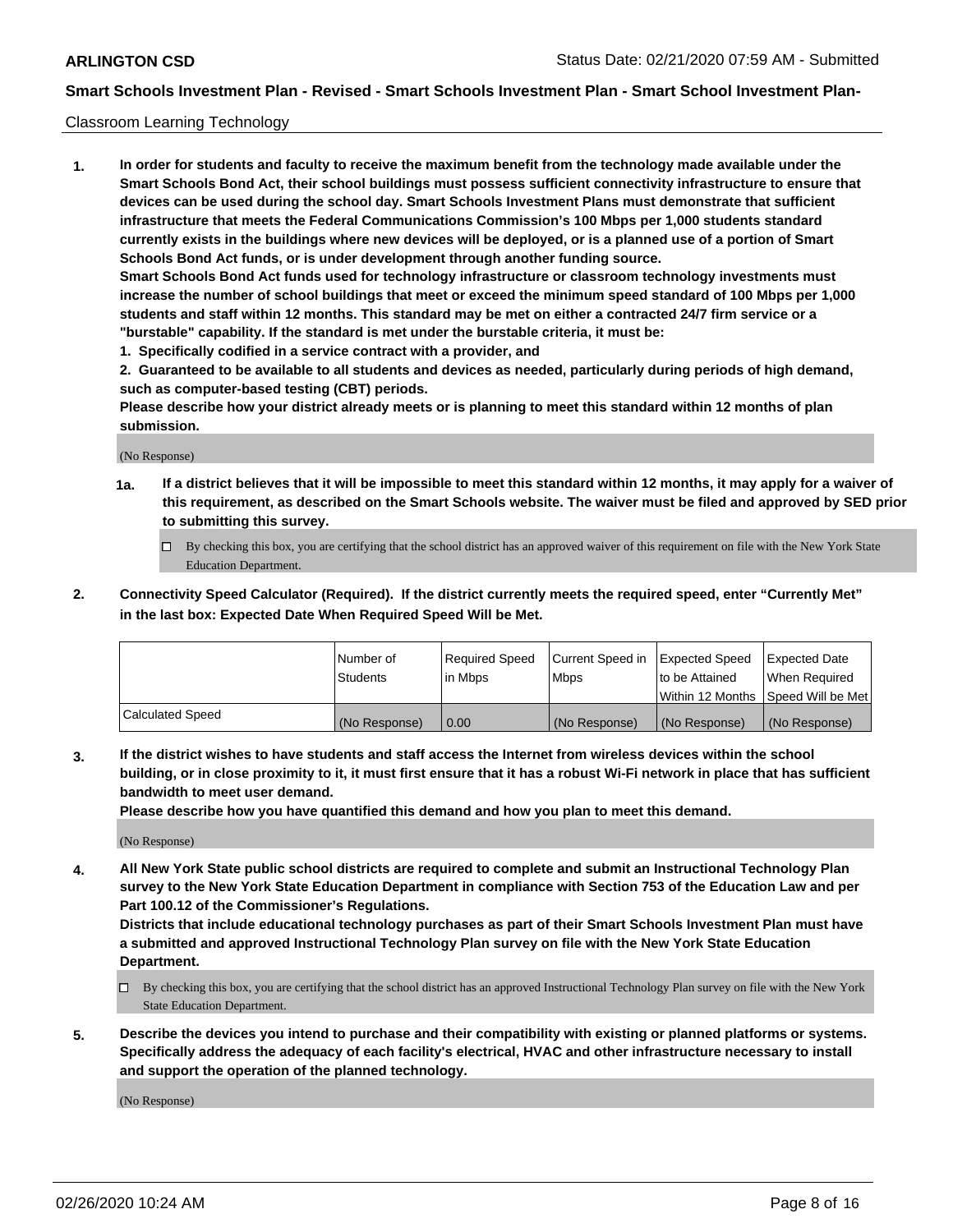#### Classroom Learning Technology

- **6. Describe how the proposed technology purchases will:**
	- **> enhance differentiated instruction;**
	- **> expand student learning inside and outside the classroom;**
	- **> benefit students with disabilities and English language learners; and**
	- **> contribute to the reduction of other learning gaps that have been identified within the district.**

**The expectation is that districts will place a priority on addressing the needs of students who struggle to succeed in a rigorous curriculum. Responses in this section should specifically address this concern and align with the district's Instructional Technology Plan (in particular Question 2 of E. Curriculum and Instruction: "Does the district's instructional technology plan address the needs of students with disabilities to ensure equitable access to instruction, materials and assessments?" and Question 3 of the same section: "Does the district's instructional technology plan address the provision of assistive technology specifically for students with disabilities to ensure access to and participation in the general curriculum?")**

**In addition, describe how the district ensures equitable access to instruction, materials and assessments and participation in the general curriculum for both SWD and English Language Learners/Multilingual Learners (ELL/MLL) students.**

(No Response)

**7. Where appropriate, describe how the proposed technology purchases will enhance ongoing communication with parents and other stakeholders and help the district facilitate technology-based regional partnerships, including distance learning and other efforts.**

(No Response)

**8. Describe the district's plan to provide professional development to ensure that administrators, teachers and staff can employ the technology purchased to enhance instruction successfully.**

**Note: This response should be aligned and expanded upon in accordance with your district's response to Question 1 of F. Professional Development of your Instructional Technology Plan: "Please provide a summary of professional development offered to teachers and staff, for the time period covered by this plan, to support technology to enhance teaching and learning. Please include topics, audience and method of delivery within your summary."**

(No Response)

- **9. Districts must contact one of the SUNY/CUNY teacher preparation programs listed on the document on the left side of the page that supplies the largest number of the district's new teachers to request advice on innovative uses and best practices at the intersection of pedagogy and educational technology.**
	- By checking this box, you certify that you have contacted the SUNY/CUNY teacher preparation program that supplies the largest number of your new teachers to request advice on these issues.
	- **9a. Please enter the name of the SUNY or CUNY Institution that you contacted.**

(No Response)

**9b. Enter the primary Institution phone number.**

(No Response)

**9c. Enter the name of the contact person with whom you consulted and/or will be collaborating with on innovative uses of technology and best practices.**

(No Response)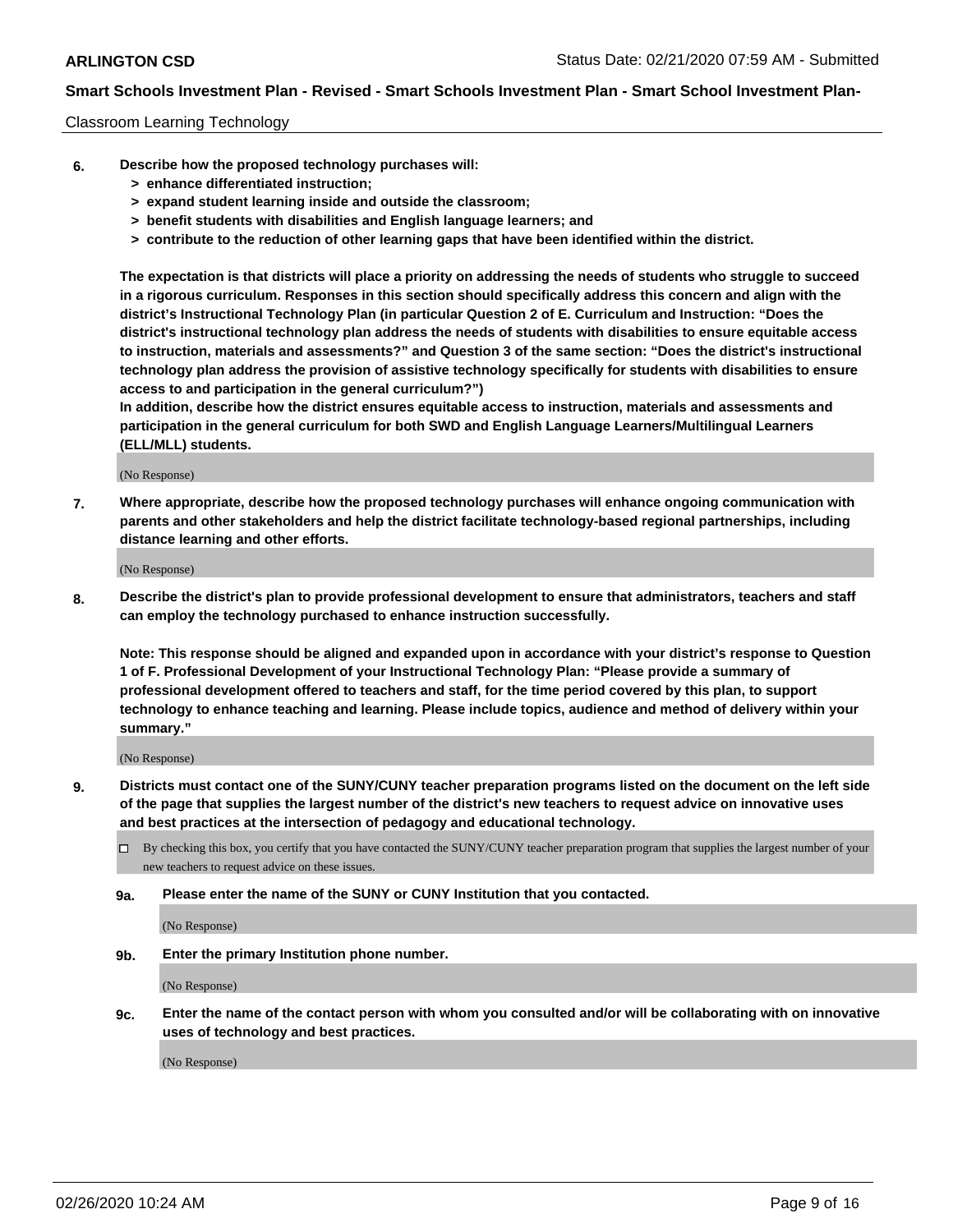#### Classroom Learning Technology

**10. To ensure the sustainability of technology purchases made with Smart Schools funds, districts must demonstrate a long-term plan to maintain and replace technology purchases supported by Smart Schools Bond Act funds. This sustainability plan shall demonstrate a district's capacity to support recurring costs of use that are ineligible for Smart Schools Bond Act funding such as device maintenance, technical support, Internet and wireless fees, maintenance of hotspots, staff professional development, building maintenance and the replacement of incidental items. Further, such a sustainability plan shall include a long-term plan for the replacement of purchased devices and equipment at the end of their useful life with other funding sources.**

 $\Box$  By checking this box, you certify that the district has a sustainability plan as described above.

**11. Districts must ensure that devices purchased with Smart Schools Bond funds will be distributed, prepared for use, maintained and supported appropriately. Districts must maintain detailed device inventories in accordance with generally accepted accounting principles.**

By checking this box, you certify that the district has a distribution and inventory management plan and system in place.

#### **12. Please detail the type, quantity, per unit cost and total cost of the eligible items under each sub-category.**

| Select the allowable expenditure<br>type.<br>Repeat to add another item under | Item to be Purchased | Quantity      | Cost per Item | <b>Total Cost</b> |
|-------------------------------------------------------------------------------|----------------------|---------------|---------------|-------------------|
| each type.<br>(No Response)                                                   | (No Response)        | (No Response) | (No Response) | 0.00              |
|                                                                               |                      | 0             | 0.00          |                   |

#### **13. Final 2014-15 BEDS Enrollment to calculate Nonpublic Sharing Requirement (no changes allowed.)**

|              | l Public Enrollment | Nonpublic Enrollment | <b>Total Enrollment</b> | Nonpublic<br>l Percentage |
|--------------|---------------------|----------------------|-------------------------|---------------------------|
| l Enrollment | 8.634               | .543                 | 10.177.00               | 15.16                     |

### **14. If you are submitting an allocation for Classroom Learning Technology complete this table.**

|                         | Public School Sub-Allocation | <b>Estimated Nonpublic Loan</b><br>Amount<br>(Based on Percentage Above) | Estimated Total Public and<br>Nonpublic Sub-Allocation |
|-------------------------|------------------------------|--------------------------------------------------------------------------|--------------------------------------------------------|
| Interactive Whiteboards | (No Response)                | 0.00                                                                     | 0.00                                                   |
| Computer Servers        | (No Response)                | 0.00                                                                     | 0.00                                                   |
| Desktop Computers       | (No Response)                | 0.00                                                                     | 0.00                                                   |
| <b>Laptop Computers</b> | (No Response)                | 0.00                                                                     | 0.00                                                   |
| <b>Tablet Computers</b> | (No Response)                | 0.00                                                                     | 0.00                                                   |
| Other Costs             | (No Response)                | 0.00                                                                     | 0.00                                                   |
| Totals:                 | 0.00                         | 0                                                                        | 0                                                      |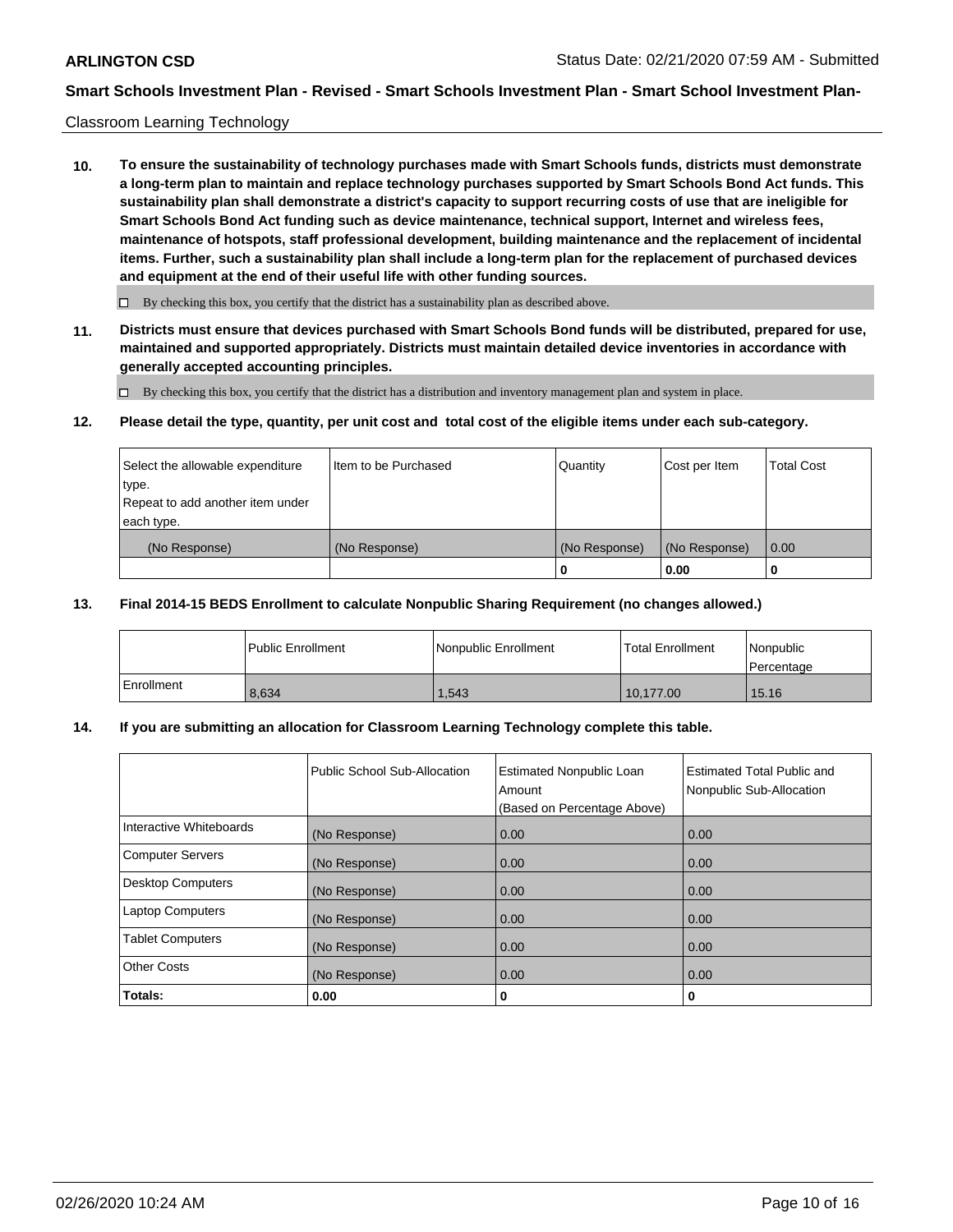#### Pre-Kindergarten Classrooms

**1. Provide information regarding how and where the district is currently serving pre-kindergarten students and justify the need for additional space with enrollment projections over 3 years.**

(No Response)

- **2. Describe the district's plan to construct, enhance or modernize education facilities to accommodate prekindergarten programs. Such plans must include:**
	- **Specific descriptions of what the district intends to do to each space;**
	- **An affirmation that new pre-kindergarten classrooms will contain a minimum of 900 square feet per classroom;**
	- **The number of classrooms involved;**
	- **The approximate construction costs per classroom; and**
	- **Confirmation that the space is district-owned or has a long-term lease that exceeds the probable useful life of the improvements.**

(No Response)

**3. Smart Schools Bond Act funds may only be used for capital construction costs. Describe the type and amount of additional funds that will be required to support ineligible ongoing costs (e.g. instruction, supplies) associated with any additional pre-kindergarten classrooms that the district plans to add.**

(No Response)

**4. All plans and specifications for the erection, repair, enlargement or remodeling of school buildings in any public school district in the State must be reviewed and approved by the Commissioner. Districts that plan capital projects using their Smart Schools Bond Act funds will undergo a Preliminary Review Process by the Office of Facilities Planning.**

**Please indicate on a separate row each project number given to you by the Office of Facilities Planning.**

| Project Number |  |
|----------------|--|
| (No Response)  |  |
|                |  |

**5. Please detail the type, quantity, per unit cost and total cost of the eligible items under each sub-category.**

| Select the allowable expenditure | Item to be purchased | Quantity      | Cost per Item | <b>Total Cost</b> |
|----------------------------------|----------------------|---------------|---------------|-------------------|
| type.                            |                      |               |               |                   |
| Repeat to add another item under |                      |               |               |                   |
| each type.                       |                      |               |               |                   |
| (No Response)                    | (No Response)        | (No Response) | (No Response) | 0.00              |
|                                  |                      | υ             | 0.00          |                   |

**6. If you have made an allocation for Pre-Kindergarten Classrooms, complete this table. Note that the calculated Total at the bottom of the table must equal the Total allocation for this category that you entered in the SSIP Overview overall budget.**

|                                          | Sub-Allocation |
|------------------------------------------|----------------|
| Construct Pre-K Classrooms               | (No Response)  |
| Enhance/Modernize Educational Facilities | (No Response)  |
| <b>Other Costs</b>                       | (No Response)  |
| Totals:                                  | 0.00           |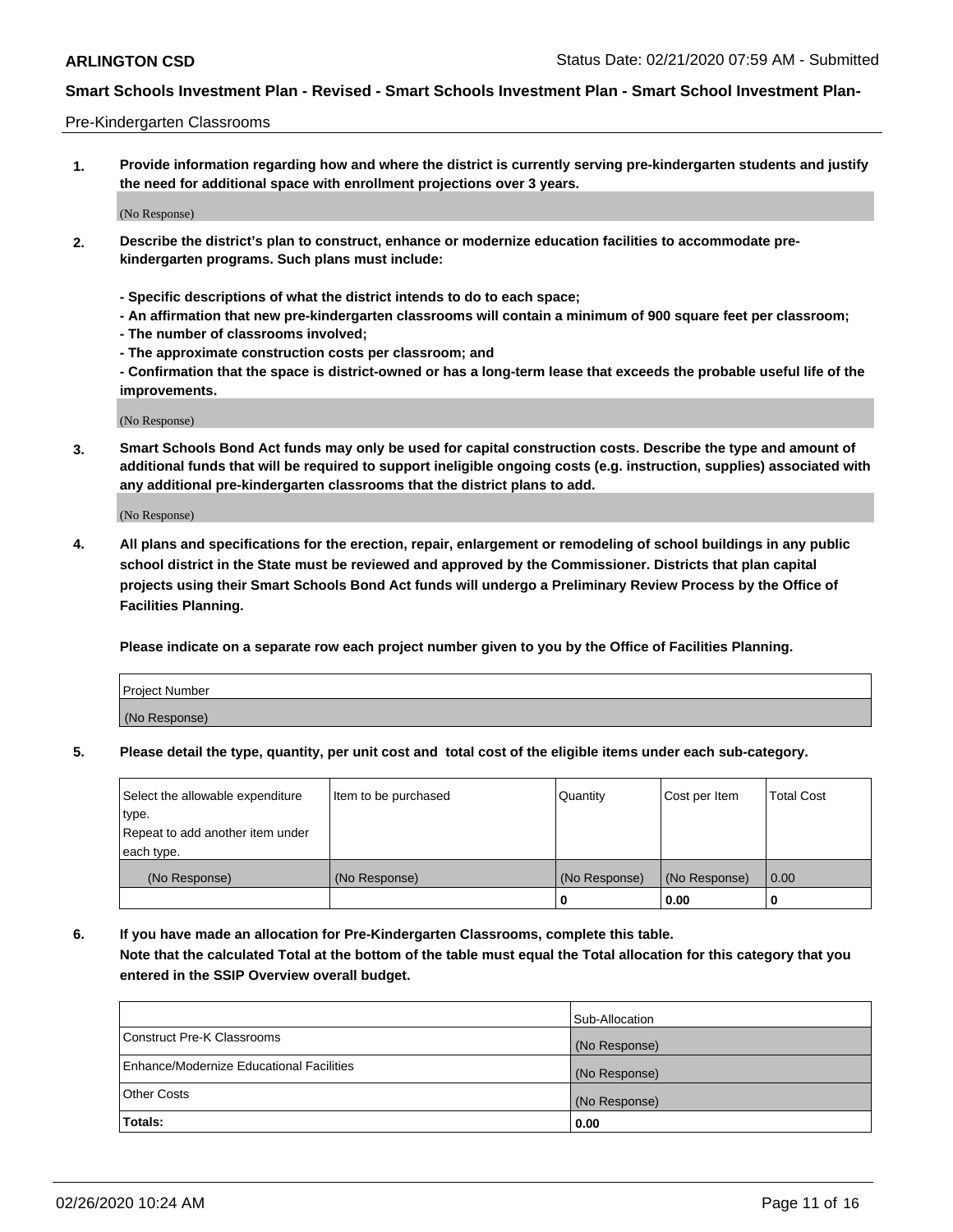Replace Transportable Classrooms

**1. Describe the district's plan to construct, enhance or modernize education facilities to provide high-quality instructional space by replacing transportable classrooms.**

(No Response)

**2. All plans and specifications for the erection, repair, enlargement or remodeling of school buildings in any public school district in the State must be reviewed and approved by the Commissioner. Districts that plan capital projects using their Smart Schools Bond Act funds will undergo a Preliminary Review Process by the Office of Facilities Planning.**

**Please indicate on a separate row each project number given to you by the Office of Facilities Planning.**

| Project Number |  |
|----------------|--|
|                |  |
|                |  |
|                |  |
| (No Response)  |  |
|                |  |
|                |  |

**3. For large projects that seek to blend Smart Schools Bond Act dollars with other funds, please note that Smart Schools Bond Act funds can be allocated on a pro rata basis depending on the number of new classrooms built that directly replace transportable classroom units.**

**If a district seeks to blend Smart Schools Bond Act dollars with other funds describe below what other funds are being used and what portion of the money will be Smart Schools Bond Act funds.**

(No Response)

**4. Please detail the type, quantity, per unit cost and total cost of the eligible items under each sub-category.**

| Select the allowable expenditure | Item to be purchased | Quantity      | Cost per Item | Total Cost |
|----------------------------------|----------------------|---------------|---------------|------------|
| ∣type.                           |                      |               |               |            |
| Repeat to add another item under |                      |               |               |            |
| each type.                       |                      |               |               |            |
| (No Response)                    | (No Response)        | (No Response) | (No Response) | 0.00       |
|                                  |                      | u             | 0.00          |            |

**5. If you have made an allocation for Replace Transportable Classrooms, complete this table. Note that the calculated Total at the bottom of the table must equal the Total allocation for this category that you entered in the SSIP Overview overall budget.**

|                                                | Sub-Allocation |
|------------------------------------------------|----------------|
| Construct New Instructional Space              | (No Response)  |
| Enhance/Modernize Existing Instructional Space | (No Response)  |
| <b>Other Costs</b>                             | (No Response)  |
| Totals:                                        | 0.00           |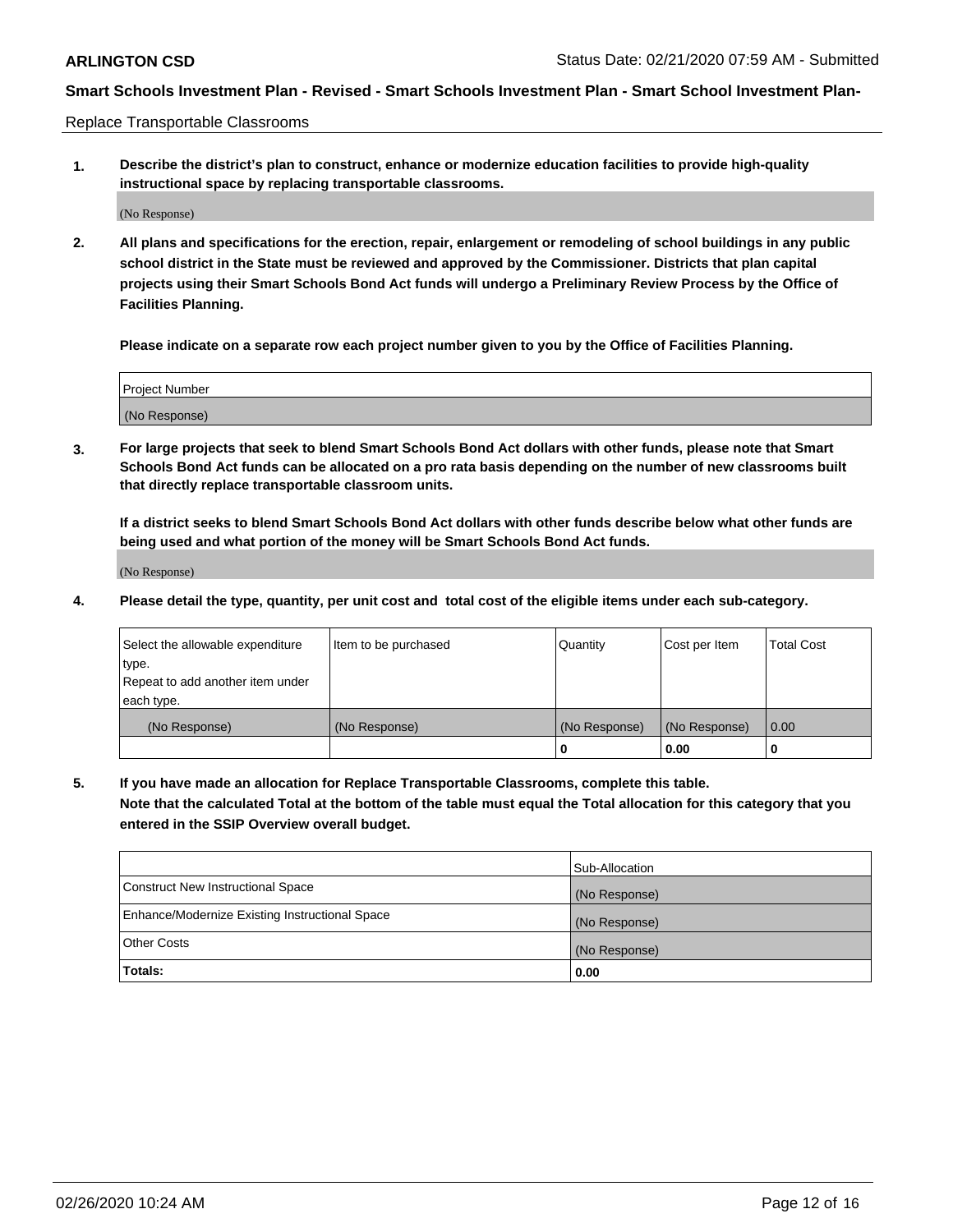### High-Tech Security Features

### **1. Describe how you intend to use Smart Schools Bond Act funds to install high-tech security features in school buildings and on school campuses.**

#### **Question: Describe the need for the amendment and what changes will be made.**

The original ACSDSSIP#1 application was constructed and submitted in July 2016. Since the submission period and approval, several components and items have either increased or decreased in cost or items are no longer needed or available. Therefore, an amendment is needed to update specific portal items for security system installations and cabling components.

- **Additions:**
- Increase in number of cabling runs for IP Speakers, VoIP Phones and panic alarms
- Increase cabling components to support new runs for IP Speakers, VoIP Phones , Security Cameras and panic alarms
- Installation and labor costs for phones, IP Speakers and panic alarms
- **2. All plans and specifications for the erection, repair, enlargement or remodeling of school buildings in any public school district in the State must be reviewed and approved by the Commissioner. Smart Schools plans with any expenditures in the High-Tech Security category require a project number from the Office of Facilities Planning. Districts must submit an SSBA LOI and receive project numbers prior to submitting the SSIP. As indicated on the LOI, some projects may be eligible for a streamlined review and will not require a building permit. Please indicate on a separate row each project number given to you by the Office of Facilities Planning.**

| <b>Project Number</b> |  |
|-----------------------|--|
| 13-16-01-06-7-999-BA1 |  |
| 13-16-01-06-7-999-002 |  |
|                       |  |

#### **3. Was your project deemed eligible for streamlined Review?**

- $\square$  No
- **3a. Districts with streamlined projects must certify that they have reviewed all installations with their licensed architect or engineer of record, and provide that person's name and license number. The licensed professional must review the products and proposed method of installation prior to implementation and review the work during and after completion in order to affirm that the work was code-compliant, if requested.**

By checking this box, you certify that the district has reviewed all installations with a licensed architect or engineer of record.

#### **4. Include the name and license number of the architect or engineer of record.**

| Name       | License Number |
|------------|----------------|
| Fetra Tech | 30484          |

### **5. Please detail the type, quantity, per unit cost and total cost of the eligible items under each sub-category.**

| Select the allowable expenditure<br>type. | Item to be purchased                              | Quantity | Cost per Item | <b>Total Cost</b> |
|-------------------------------------------|---------------------------------------------------|----------|---------------|-------------------|
| Repeat to add another item under          |                                                   |          |               |                   |
| each type.                                |                                                   |          |               |                   |
| <b>Entry Control System</b>               | Installation and Labor Wiring<br>Lockdown Buttons |          | 24.541.00     | 24.541.00         |
| <b>Electronic Security System</b>         | <b>STL Device Box Ivory</b>                       | 10       | 7.00          | 70.00             |
| <b>Electronic Security System</b>         | Keystone Blank Qt 10 Fog White                    | 3        | 3.00          | 9.00              |
| <b>Electronic Security System</b>         | Cat 6 Cable (1000 ft)                             | 11       | 262.00        | 2,882.00          |
| <b>Electronic Security System</b>         | Cat6 Keystone Jack Fog White                      | 25       | 4.00          | 100.00            |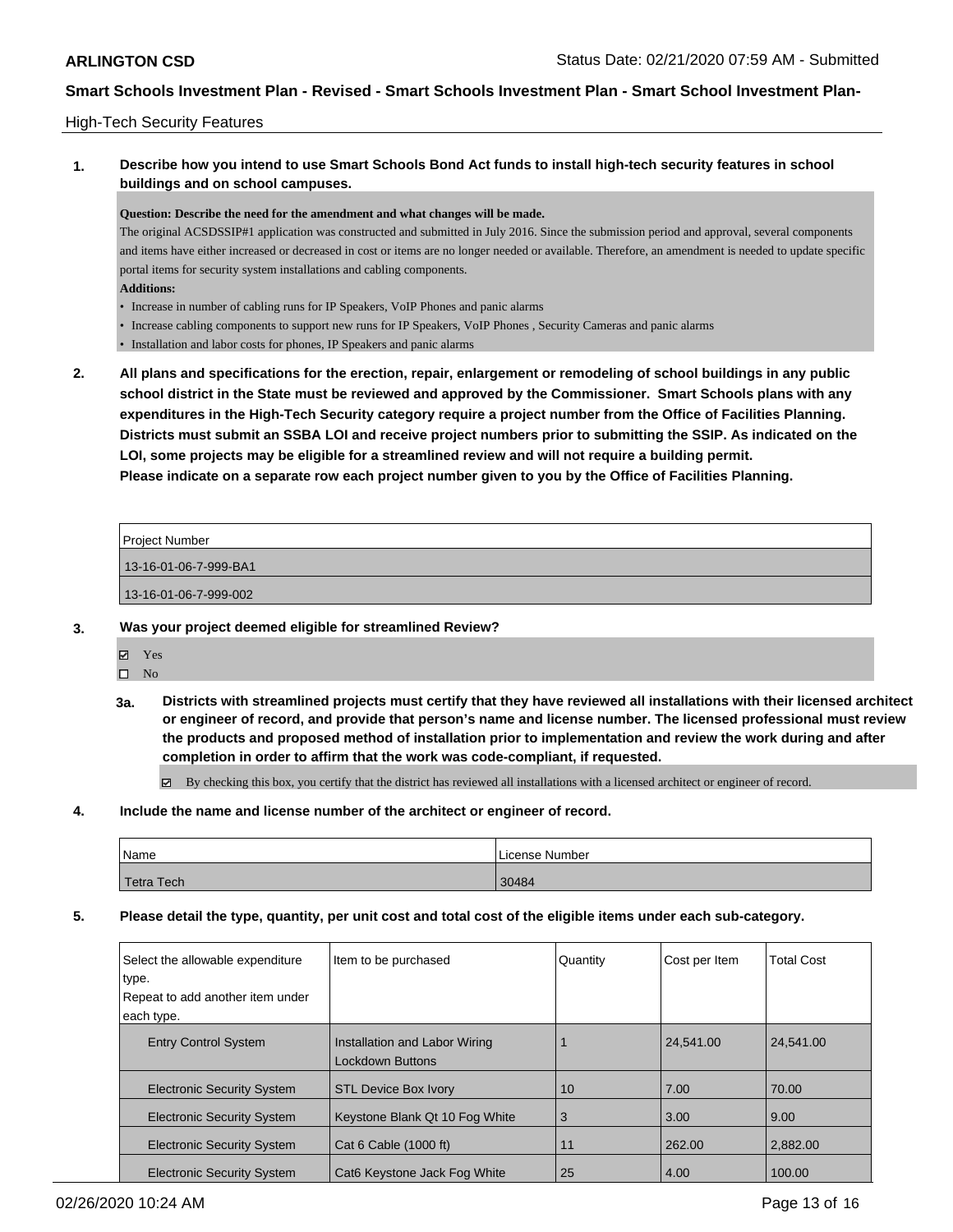High-Tech Security Features

| Select the allowable expenditure<br>type.<br>Repeat to add another item under<br>each type. | Item to be purchased                 | Quantity | Cost per Item | <b>Total Cost</b> |
|---------------------------------------------------------------------------------------------|--------------------------------------|----------|---------------|-------------------|
| <b>Electronic Security System</b>                                                           | General Cable (1 Twisted Pair)       |          | 97.00         | 97.00             |
| <b>Electronic Security System</b>                                                           | 2-In CBL Hook (50 units)             |          | 111.00        | 111.00            |
| <b>Electronic Security System</b>                                                           | Cabling Installation and Labor Costs |          | 30,218.00     | 30,218.00         |
| <b>Electronic Security System</b>                                                           | STL Raceway 700 Ivory                | 100      | 2.00          | 200.00            |
| <b>Electronic Security System</b>                                                           | 2 In. Firestop Sleeve                |          | 35.00         | 35.00             |
| <b>Electronic Security System</b>                                                           | FP Keystone 2Hole SG PC Fog White    | 50       | 2.00          | 100.00            |
| <b>Electronic Security System</b>                                                           | 3/4 IN Velcro Black                  |          | 16.00         | 16.00             |
| <b>Electronic Security System</b>                                                           | Cat6 Keystone JK Fog WhtBag of 25    | 3        | 75.00         | 225.00            |
|                                                                                             |                                      | 208      | 55,373.00     | 58,604            |

**6. If you have made an allocation for High-Tech Security Features, complete this table. Enter each Sub-category Public Allocation based on the the expenditures listed in Table #5.**

|                                                      | Sub-Allocation |
|------------------------------------------------------|----------------|
| Capital-Intensive Security Project (Standard Review) | (No Response)  |
| Electronic Security System                           | 34,063.00      |
| <b>Entry Control System</b>                          | 24,541.00      |
| Approved Door Hardening Project                      | (No Response)  |
| <b>Other Costs</b>                                   | (No Response)  |
| Totals:                                              | 58,604.00      |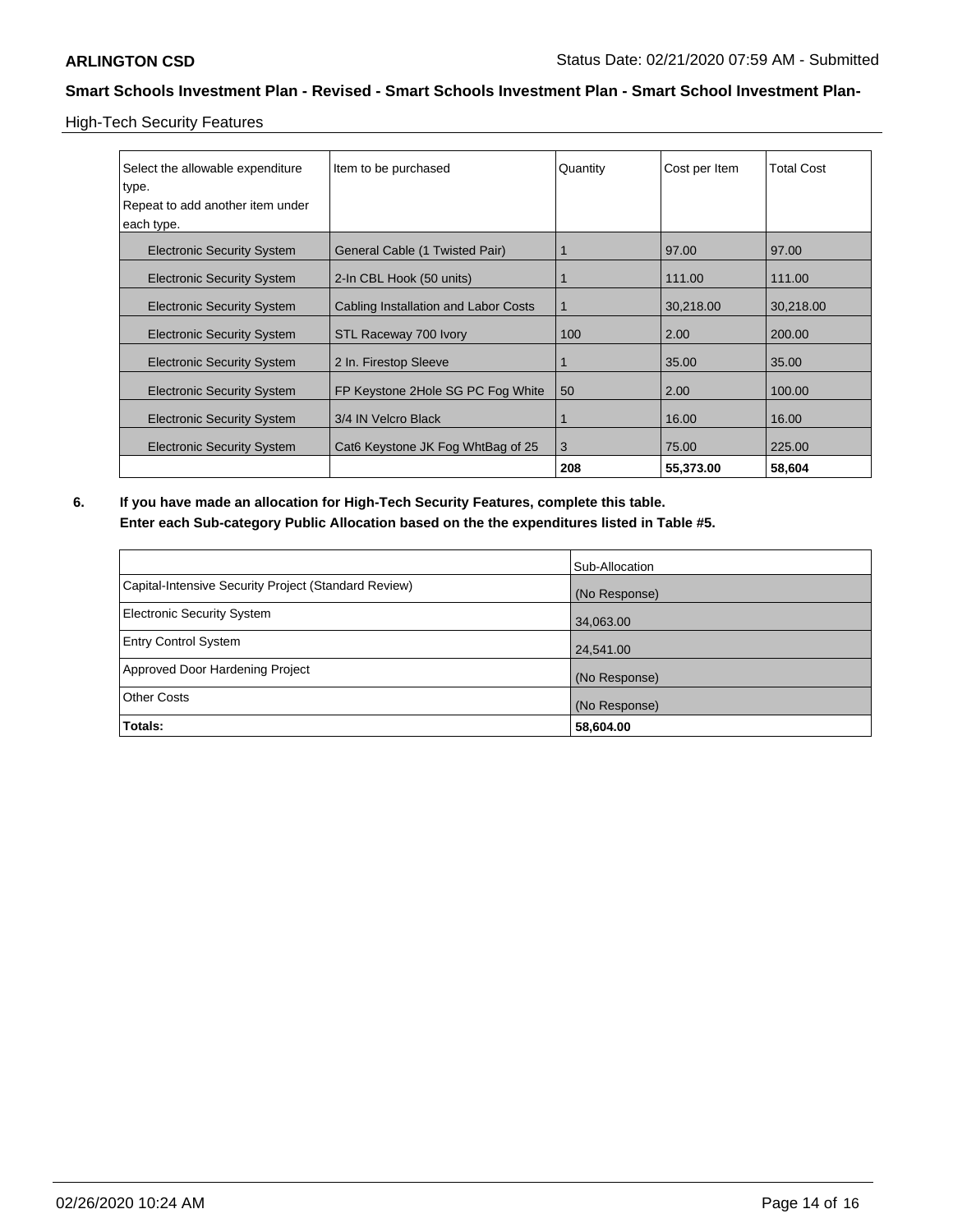Non-Public Schools

**1. Describe your plan to utilize SSBA funds to purchase devices and loan to the nonpublic schools within your district. Please specify what devices have been requested by the nonpublic schools. If the nonpublic schools have not finalized requests, the district should provide the date nonpublic schools will submit the request by.**

The non-public schools have not chosen their devices at this time. The non-public schools were instructed to begin submitting requests on October 15.

**2. A final Smart Schools Investment Plan cannot be approved until school authorities have adopted regulations specifying the date by which requests from nonpublic schools for the purchase and loan of Smart Schools Bond Act classroom technology must be received by the district.**

 $\boxtimes$  By checking this box, you certify that you have such a plan and associated regulations in place that have been made public.

**2a. Please enter the date each year nonpublic schools must request loanable items from the school district. This date cannot be earlier than June 1 of the previous school year.**

October 15

#### **3. Final 2014-15 BEDS Enrollment to calculate Nonpublic Sharing Requirement (no changes allowed.)**

|            | Public Enrollment | <b>Nonpublic Enrollment</b> | Total Enrollment | Nonpublic Percentage |
|------------|-------------------|-----------------------------|------------------|----------------------|
| Enrollment | 8.634             | .543                        | 10.177.00        | 15.16                |

#### **4. Nonpublic Loan Calculator**

|                                                        | Loanable     | Loanable   | Additional       | i Estimated | Previously  | Cumulative | <b>Final Per</b> | Final Total |
|--------------------------------------------------------|--------------|------------|------------------|-------------|-------------|------------|------------------|-------------|
|                                                        | School       | Classroom  | Nonpublic        | Per Pupil   | Approved    | Per Pupil  | Pupil Loan       | l Loan      |
|                                                        | Connectivity | Technology | Loan             | Amount -    | l Per Pupil | Loan       | . Amount -       | Amount -    |
|                                                        |              |            | (Optional)       | This Plan   | Amount(s)   | Amount     | This Plan        | This Plan   |
| <b>Required Nonpublic</b><br>Loan                      | 18.288.90    | 0.00       |                  | 1.80        | 85.18       | 86.98      | 1.80             | 2.772.90    |
| Final Adjusted Loan<br>- (If additional loan<br>funds) | 18,288.90    | 0.00       | (No<br>Response) | 1.80        | 85.18       | 86.98      | 1.80             | 2,772.90    |

#### **5. Nonpublic Share**

|                                          | Final Per Pupil Amount | Final Nonpublic Loan Amount |
|------------------------------------------|------------------------|-----------------------------|
| Pending and Previously<br>Approved Plans | 85.18                  | 131,431.25                  |
| This Plan                                | 1.80                   | 2.772.90                    |
| Total                                    | 86.98                  | 134,204.14                  |

#### **6. Distribution of Nonpublic Loan Amount by School**

| Nonpublic School Name                          | 2018-19 K-12 Enrollment | Special Ed School? If Yes, not eligible |
|------------------------------------------------|-------------------------|-----------------------------------------|
| <b>HAWK MEADOW MONTESSORI</b><br><b>SCHOOL</b> | 30                      | N <sub>o</sub>                          |
| <b>HOLY TRINITY SCHOOL</b>                     | 182                     | <b>No</b>                               |
| OUR LADY OF LOURDES HIGH SCHOOL I              | 735                     | <b>No</b>                               |
| POUGHKEEPSIE DAY SCHOOL                        | 200                     | <b>No</b>                               |
| ST MARTIN DE PORRES SCHOOL                     | 373                     | <b>No</b>                               |

**7. Please detail the type, quantity and per unit cost of the eligible items under each sub-category.**